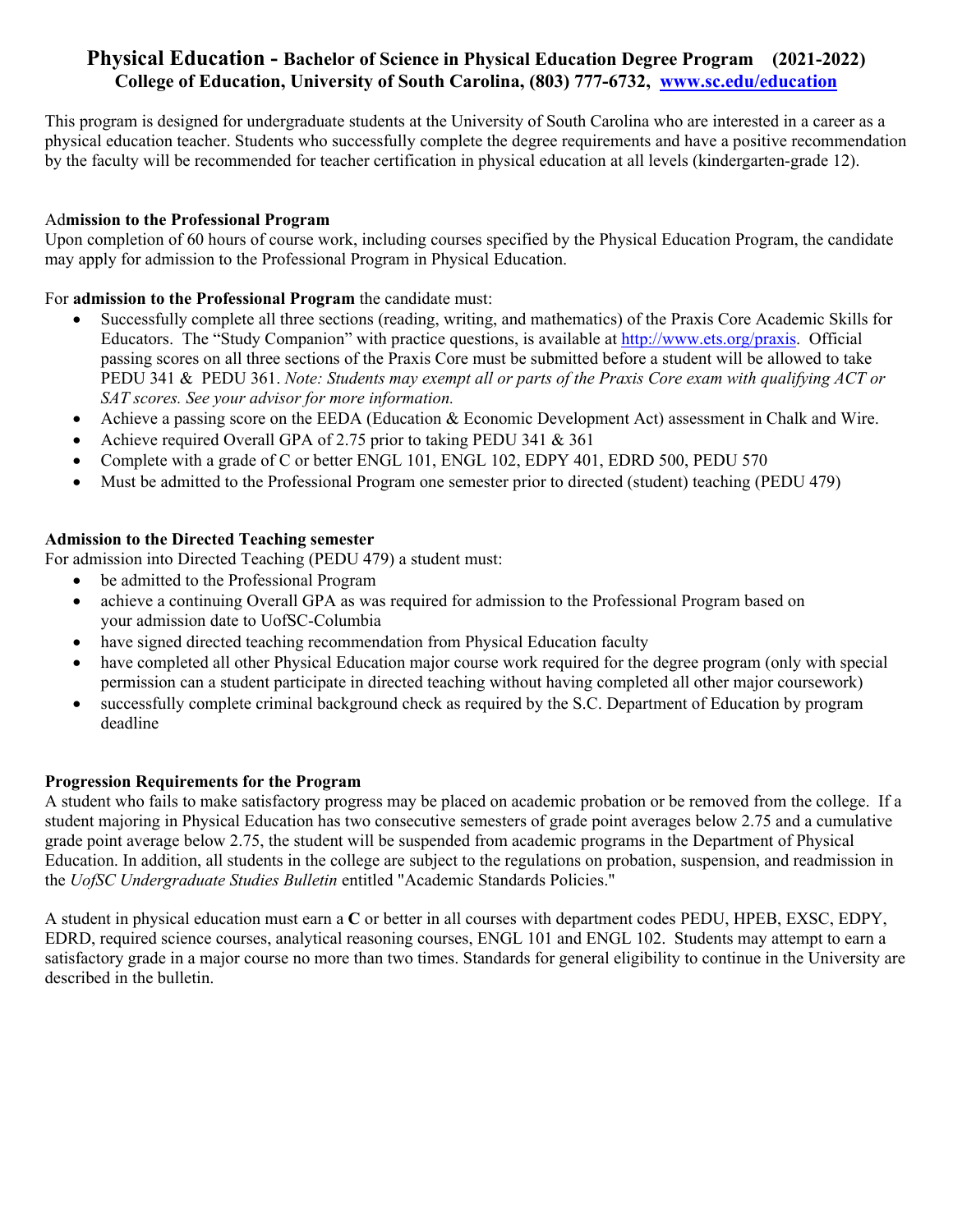#### $\bullet$  ENGL 101(3) Select one of the following courses/course sets (4hours): Select one of the following courses/course sets (4 hours): ● CHEM 111 & 111L (4) - General Chemistry I and Lab Select one of the following courses/course sets (4 hours): Select one of the following courses/course sets (4 hours): **CMW** EFFECTIVE, ENGAGED, AND PERSUASIVE COMMUNICATION: WRITING (6 hours) Complete 6 hours (two courses) as follows: Grade of C or better required  $\bullet$  ENGL 102(3) ARP ANALYTICAL REASONING & PROBLEM SOLVING (6 hours) Complete 6 hours (two courses) from: Grade of C or better required MATH 122(3) • GEOG 105(3) MATH 141 (4) • CSCE 101 (3) • MATH 142 (4) • CSCE 102 (3) MATH 170 (3) • CSCE 145 (4) MATH 172 (3) • ECON 436 (3) MATH 174 (3) • STAT 110 (3) or STAT 112 (3) PHIL 111 (3) • STAT 201 (3) • PHIL 114 (3) • STAT 205 (3) • PHIL 115 (3) • STAT 206 (3) **SCI** SCIENTIFIC LITERACY (16 hours) Complete 16 hours in science as follows: Grade of C or better required  $\bullet$  BIOL 101 (3) - Biological Principles I and BIOL 101L (1) • BIOL 110 (4) - General Biology • BIOL 120 (3) - Human Biology and BIOL120L (1) PHYS 101 (3) - The Physics of How Things Work I and PHYS 101L (1) PHYS 201 (3) - General Physics I and PHYS 201L (1) CHEM 102 (4) - Fundamental Chemistry II EXSC 223 & 223L (4) - Anatomy and Physiology I and Lab BIOL 243 & 243L (4) - Human Anatomy and Physiology I and Lab EXSC 224 & 224L (4) - Anatomy and Physiology II and Lab  $\bullet$  BIOL 244 & 244L (4) - Human Anatomy and Physiology II and Lab **GFL** GLOBAL CITIZENSHIP AND MULTICULTURAL UNDERSTANIND: COMMUNICATE EFFECTIVELY IN MORE THAN ONE LANGUAGE (0-6 hours) Complete the Carolina Core approved courses in Foreign Language (GFL) or by achieving a score of 2 or better on a UofSC foreign language placement test. If qualifying score not met, must complete the coursework as required by the Carolina Core. GHS GLOBAL CITIZENSHIP AND MULTICULURAL UNDERSTANDING: HISTORICAL THINKING (3 hours) Complete 3 hours (one course) from: ARTH 107 (3) • HIST 106 (3) FAMS 300 (3)  $\bullet$  HIST 108 (3) GERM 280 (3) • HIST 109 (3) HIST 101 (3) • HIST 111 (3) • HIST  $102 (3)$  • HIST  $112 (3)$ • HIST 103 (3) • HIST 214 (3) HIST 104 (3) • SOST 302 (3) HIST 105 (3) GSS | GLOBAL CITIZENSHIP AND MULTICULTURAL UNDERSTANDING: SOCIAL SCIENCES (6 hours) Complete 6 hours (two courses) as follows:  $\bullet$  PSYC 101 (3)  $\bullet$  SOCY 101 (3)

#### **1. Carolina Core Plus other Program Requirements (43‐55 hours)**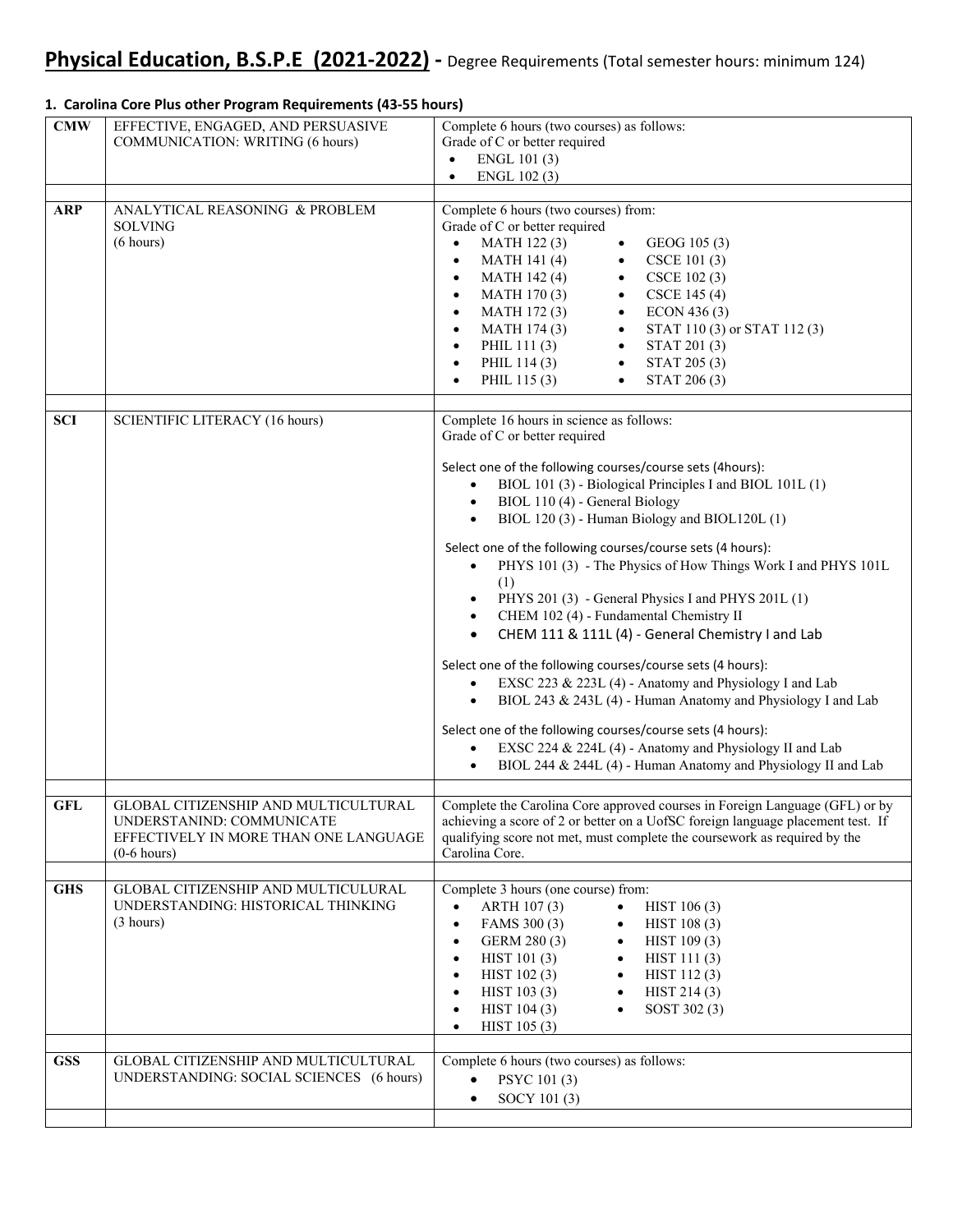| AESTHETIC AND INTERPRETIVE                                                                                                                                           |                                                                                                   |  |  |  |  |  |  |
|----------------------------------------------------------------------------------------------------------------------------------------------------------------------|---------------------------------------------------------------------------------------------------|--|--|--|--|--|--|
| <b>AIU</b><br>Complete 3 hours (one courses) from:<br>UNDERSTANDING (3 hours)<br>AFAM 202 (3)<br>ENGL 280 (3)<br>MUSC 113 (3)<br>$\bullet$<br>$\bullet$<br>$\bullet$ |                                                                                                   |  |  |  |  |  |  |
| ARTE 101 (3)<br><b>ENGL 282-288</b><br>MUSC 114 (3)<br>$\bullet$<br>$\bullet$<br>$\bullet$                                                                           |                                                                                                   |  |  |  |  |  |  |
| ARTE 260 (3)<br>FAMS 110 (3)<br>MUSC 115 (3)<br>$\bullet$<br>$\bullet$<br>$\bullet$                                                                                  |                                                                                                   |  |  |  |  |  |  |
| ARTH 105, 106 (3)<br>FAMS 180 (3)<br>MUSC 140 (3)<br>$\bullet$<br>$\bullet$                                                                                          |                                                                                                   |  |  |  |  |  |  |
| ARTS 103, 104 (3)<br>FAMS 240 (3)<br>MUSC 310(3)<br>$\bullet$<br>$\bullet$                                                                                           |                                                                                                   |  |  |  |  |  |  |
| ARTS 210(3)<br>FREN 290 (3)<br>RELG 270 (3)<br>$\bullet$<br>$\bullet$                                                                                                |                                                                                                   |  |  |  |  |  |  |
| CLAS 220(3)<br>GERM 270 (3)<br>RUSS 280 (3)<br>$\bullet$<br>$\bullet$                                                                                                |                                                                                                   |  |  |  |  |  |  |
| CPLT 150 (3)<br>GERM 290 (3)<br>SOST 101 (3)<br>$\bullet$<br>$\bullet$                                                                                               |                                                                                                   |  |  |  |  |  |  |
| CPLT 270 (3)<br>MART 110(3)<br>SPAN 220(3)<br>$\bullet$<br>$\bullet$                                                                                                 |                                                                                                   |  |  |  |  |  |  |
| DANC 101 (3)<br><b>MART 201 (3)</b><br>THEA 170 (3)<br>$\bullet$<br>$\bullet$<br>$\bullet$                                                                           |                                                                                                   |  |  |  |  |  |  |
| ENGL 200 (3)<br>MART 210 (3)<br>$\bullet$<br>THEA 181(3)<br>$\bullet$                                                                                                |                                                                                                   |  |  |  |  |  |  |
| ENGL 270 (3)<br>MUSC 110(3)<br>THEA 200 (3)<br>$\bullet$<br>$\bullet$                                                                                                |                                                                                                   |  |  |  |  |  |  |
| <b>STAND-ALONE OR OVERLAY ELIGIBLE COURSES (3-9 hours)</b>                                                                                                           |                                                                                                   |  |  |  |  |  |  |
| Up to two of the three requirements below may be met in overlay courses. For up to two instances, a Carolina Core course meeting another core                        |                                                                                                   |  |  |  |  |  |  |
| requirement may also meet one of these requirements, provided the course is approved to meet both. One requirement below must be met with a 3-                       |                                                                                                   |  |  |  |  |  |  |
| hour stand-alone course (not meeting another Carolina Core requirement). Note: A course approved and taken to meet two of the requirements below                     |                                                                                                   |  |  |  |  |  |  |
| can meet the stand-alone requirement.<br><b>CMS</b><br>EFFECTIVE, ENGAGED, AND                                                                                       |                                                                                                   |  |  |  |  |  |  |
|                                                                                                                                                                      | SPCH $145(3)$ – Can also meet INF<br>PHIL 325 $(3)$ – Can also meet VSR<br>$\bullet$<br>$\bullet$ |  |  |  |  |  |  |
| PERSUASVIE COMMUNICATION (0-3                                                                                                                                        | SPCH 213 $(3)$ – Can also meet VSR<br>$\bullet$<br>SPCH 140 (3)<br>٠                              |  |  |  |  |  |  |
| hours)                                                                                                                                                               | SAEL 200 (3) - Can also meet VSR<br>SPCH 230 (3)<br>$\bullet$<br>$\bullet$                        |  |  |  |  |  |  |
| $\bullet$<br>$\bullet$                                                                                                                                               | PHIL 213 $(3)$ – Can also meet VSR<br>SPCH 260 (3)                                                |  |  |  |  |  |  |
| INFORMATION LITERACY (0-3 hours)<br><b>INF</b><br>$\bullet$<br>SLIS 202 (3)                                                                                          |                                                                                                   |  |  |  |  |  |  |
| LIBR 101 (1) - Can't meet stand-alone requirement<br>$\bullet$                                                                                                       |                                                                                                   |  |  |  |  |  |  |
| ENGL $102(3)$ – Approved INF/CMW overlay<br>$\bullet$                                                                                                                |                                                                                                   |  |  |  |  |  |  |
| STAT 112 (3) – INF/ARP overlay (for BA students only)<br>$\bullet$                                                                                                   |                                                                                                   |  |  |  |  |  |  |
| SPCH 145 (3) - Can also meet CMS<br>$\bullet$                                                                                                                        |                                                                                                   |  |  |  |  |  |  |
| <b>VSR</b><br>VALUES, ETHICS, AND SOCIAL<br>AFAM/EDTE/JSTU 218 (3)<br>LING 240(3)<br>$\bullet$<br>$\bullet$                                                          |                                                                                                   |  |  |  |  |  |  |
| RESPONSIBILITY (0-3 hours)<br>ANTH 212, 216, 244, 280 (3)<br>PHIL 103, 211, 320, 321, 322, 324<br>$\bullet$                                                          |                                                                                                   |  |  |  |  |  |  |
| BIOL 208 (3)<br>PHIL 213 $(3)$ – Can also meet CMS<br>$\bullet$<br>$\bullet$                                                                                         |                                                                                                   |  |  |  |  |  |  |
| CPLT 150 (3) - VSR/AIU overlay<br>PHIL 325 (3) – Can also meet CMS<br>$\bullet$<br>$\bullet$                                                                         |                                                                                                   |  |  |  |  |  |  |
| CSCE 390 (1) – Cannot meet stand-alone req<br>POLI 201, 240, 302, 303, 304 (3)<br>$\bullet$<br>$\bullet$                                                             |                                                                                                   |  |  |  |  |  |  |
| EDTE 202 (3)<br>RELG 205 (3)<br>$\bullet$<br>$\bullet$                                                                                                               |                                                                                                   |  |  |  |  |  |  |
| SAEL 200 (3) – Can also meet CMS<br>ENGL 200 - VSR/AIU overlay<br>$\bullet$<br>$\bullet$                                                                             |                                                                                                   |  |  |  |  |  |  |
| ENGL 280 - VSR/AIU overlay<br>SPCH 213 $(3)$ – Can also meet CMS<br>$\bullet$                                                                                        |                                                                                                   |  |  |  |  |  |  |
| SPTE 385 (3)<br>ENVR 322 (3)<br>$\bullet$                                                                                                                            |                                                                                                   |  |  |  |  |  |  |
| WGST 112(3)<br>HIST $108(3) - VSR/GHS$ overlay                                                                                                                       |                                                                                                   |  |  |  |  |  |  |

## **2. Core Requirements for Physical Education Teacher Certification (23 hours) – Grade of C or better required**

- HPEB 321 or HPEB 511 or EXSC 191 (3) PEDU 420 Motor Learning in Physical Education (3)
- PEDU 190 Intro to the Desc. & Analysis of Human Movt (2) **•** PEDU 510 Teaching Health Related Physical Fitness (3)
- PEDU 232 Philosophy and Principles of Physical Ed. (3) PEDU 520 Analysis of Sports Techniques & Tactics (3)
- PEDU 300 First Aid and CPR (3) **COVID-10 PEDU 650 American Coaching Effectiveness Program (3)**

## **3. Teacher Certification Courses (48 hours) – Grade of C or better required**

- EDPY 401 Learners and the Diversity of Learning (3)
- EDRD 500 Content Area Literacy K-12 (3)
- PEDU 570 or EXSC 303 (3)
- PEDU 226 Physical Education for Primary Grades (3)
- PEDU 340 Pract. in the Instruct. Aspects of Physical Ed. (1)
- PEDU 341 Pract. in Inst. of Young Learners in Movement (1)
- PEDU 360 Instructional Aspects of Physical Education (3)
- PEDU 361 Instruction of Young Learners in Movement (3)

# **4. Psychomotor Skills (10 hours) – Grade of C or better required**

- PEDU 105 Weight Training (1)
- PEDU 126 Badminton/Golf (1)
- PEDU 131 Basketball/Soccer (1)
- PEDU 138 Softball/Volleyball (1)
- PEDU 139 Tennis/Track (1)
- 
- PEDU 440 Practicum in Secondary School Physical Ed. (1)
- PEDU 445 Measurement and Evaluation in Physical Ed. (3)
- PEDU 446 Physical Education Curriculum (3)
- PEDU 451 Teaching Physical Education (3)
- PEDU 462 Instruction in Secondary School Physical Ed. (3)
- PEDU 479 Directed Teaching in Physical Education (12)
- PEDU 515 Physical Education for Inclusion (3)
- PEDU 173 Folk/Square Dance (1)
- PEDU 194 Educational Gymnastics (1)
- PEDU 195 Educational Games (1)
- PEDU 196 Educational Dance (1)
- Motor Skills Elective (1)